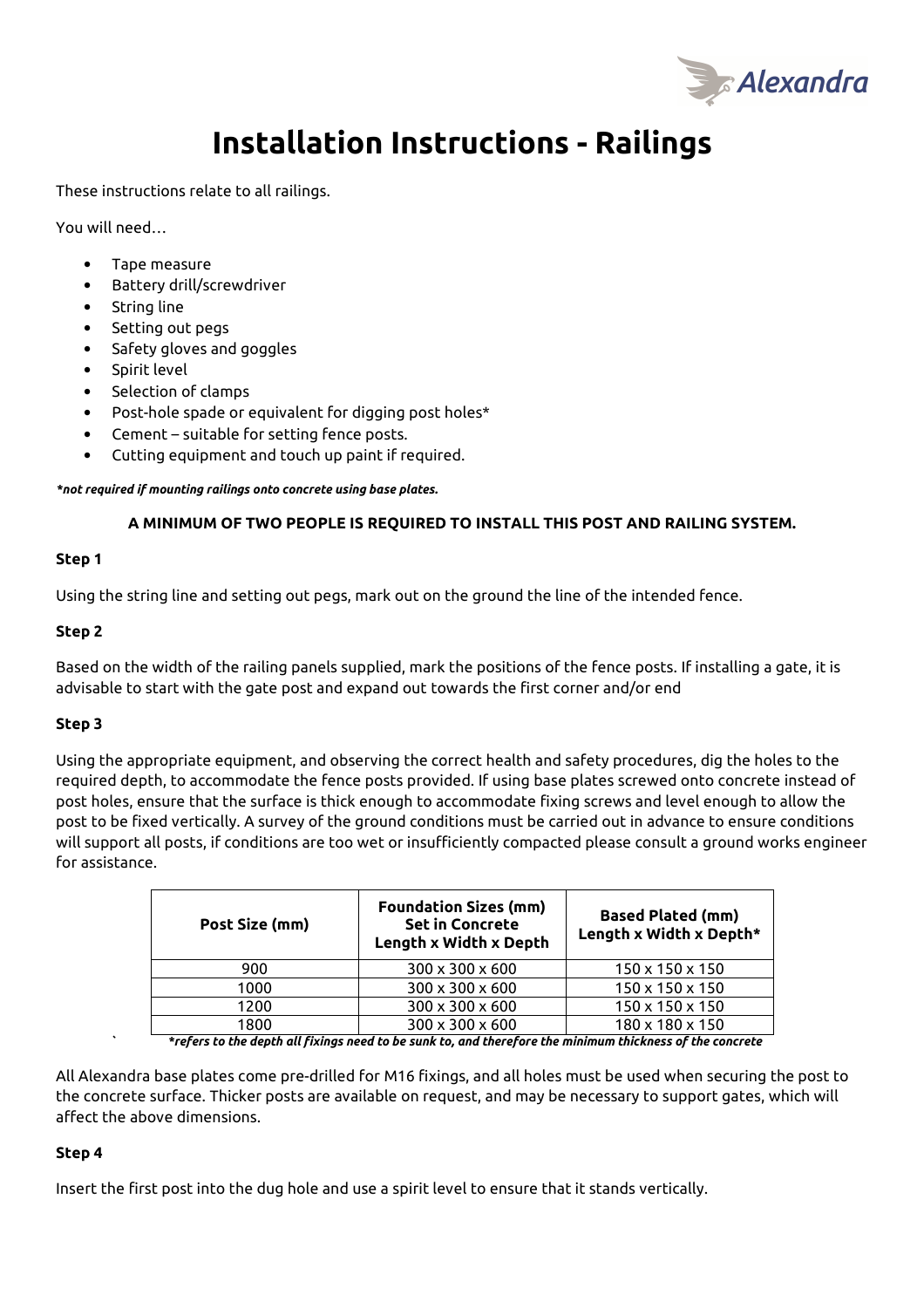## **Step 5**

Add the mixed concrete to the hole around the positioned fence post. Professional installers use postcrete which will be dry in 5-10 minutes, but ensure the post is fixed in the upright position while drying.

## **Step 6**

Dig the next post hole.

*Do not try and install all the posts at the same time. Instead, work one post and panel at a time, as any errors in the measuring the post distances will be harder to correct once the posts are concreted in.* 

# **Step 7**

Attach two cleats either side of the predrilled holes in the post using the M10 bolt, securing it in place with the shear nut.

## **Step 8**

Resting the railing panel rails on top of the cleats secure with the M10 x 35 bolts provided. It will be necessary to brace and support the other end of the panel in order to avoid distortion. When the panel is secured top and bottom against the post, move on to the other end of the panel and repeat the process against the other post.

## **Step 9**

Your fence panel may be wide enough to require support feet. These are attached to the bottom rail using another M10 x 35 bolt.



## **Plan Views**





**INTERMEDIATE POST**